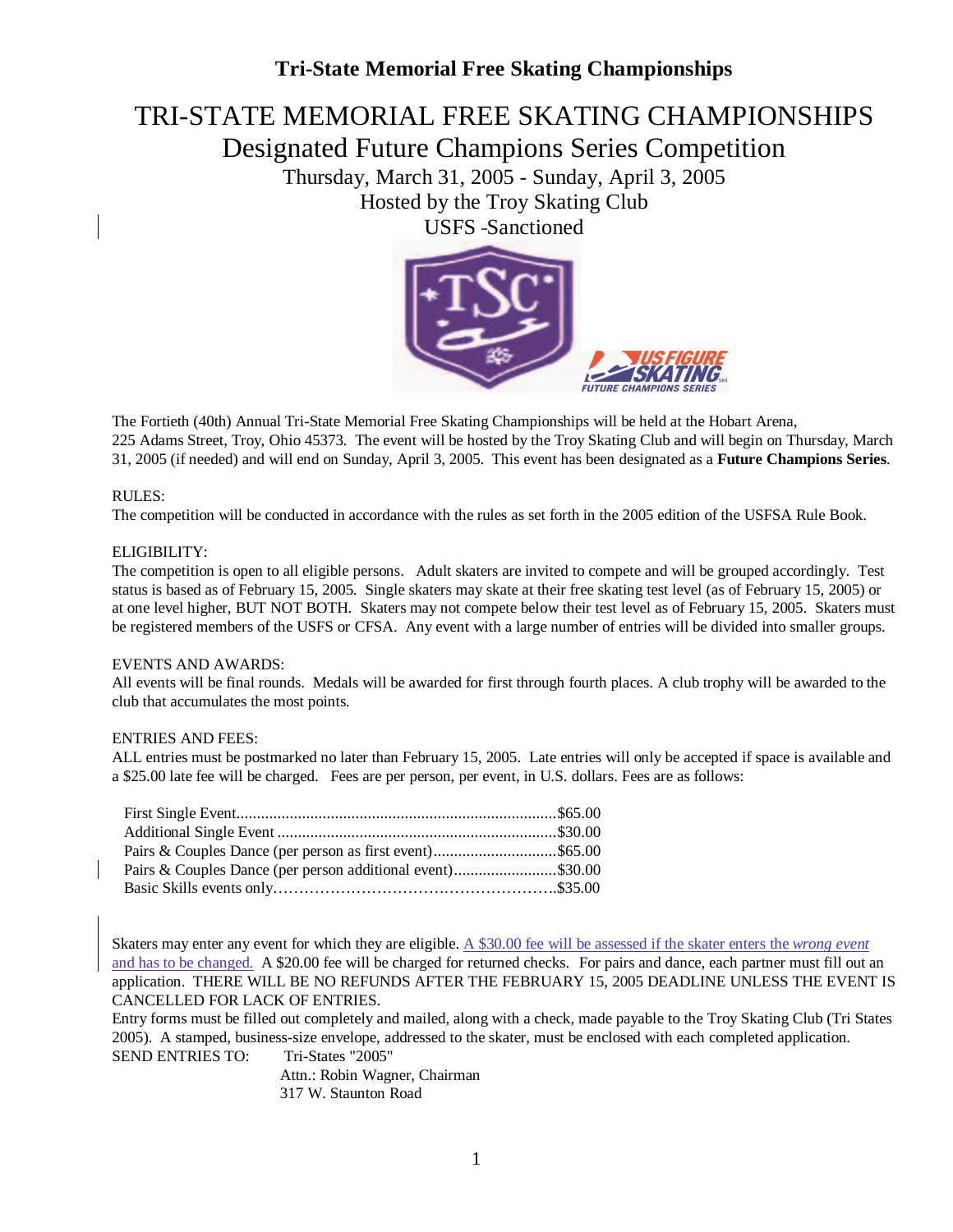Troy, Ohio 45373 DIRECT INQUIRIES TO: Robin Wagner (937)339-3060

PRACTICE ICE: There will be practice ice available starting on Wednesday, March 30, 2005. Practice ice will be preassigned by division and event schedule. Practice ice is \$9 for a 30 minute session if prepaid and \$10 per 30 minute session on a walk-on basis. Please fill out practice ice form and return along with your application. A schedule will be sent along with the skater's confirmation; enclose a self addressed, stamped envelope.

REGISTRATION: The official registration desk will be located in the lobby of the Hobart Arena. Registration will open on Wednesday, March 30 at 5:00 pm. Competitors must register at least one hour prior to their first event. Skaters should be in the rink one hour before subsequent events.

OFFICIAL NOTICES: An official bulletin board will be maintained in the lobby of the arena. Posting of schedules and announcements thereon shall constitute sufficient official notice to competitors, coaches, and officials.

SCHEDULE OF EVENTS: A schedule of events and confirmation will be mailed to each competitor approximately three (3) weeks after the closing date. Please check the official bulletin board immediately upon arrival for any changes.

OFFICIAL ARENA: Practice and competition ice will be at the Hobart Arena. The ice surfaces measure 85' X 185'. The facilities have dressing rooms, ample parking, and a concession area.

MUSIC: Music will be reproduced through the rink sound system from cassettes or compact discs furnished by each competitor. Music will be provided for compulsory dance. Cassettes or compact discs must be furnished by each competitor for all other events, except Basic Skills events. Music for the BS events will be sent by contacting Kathy Slack at Kslack9907@aol.com or 937-339-1994 on or before March 10<sup>th</sup>, 2005. ALL MUSIC MUST BE TURNED IN PROPERLY LABELLED AND REWOUND AT THE TIME OF REGISTRATION. ALL skaters should have additional cassettes or compact discs available rinkside as back-ups. Cassettes should not exceed thirty minutes in length (it is preferred that ten or twelve minute cassettes be used). Cassettes and compact discs should be recorded on one side only. No broken cassettes or compact discs will be accepted.

PHOTOGRAPHY/VIDEO: Ledin Video will be available for video and photos.

#### **FREE SKATE EVENT CATEGORIES, TIMES AND REQUIREMENTS (Skaters may compete at their level or one level higher unless otherwise noted)** *Balanced program requirements are defined in Rule 3630*

| FREE SKATING               | <b>MINUTES</b> | REQUIRED ELEMENTS                                                       |
|----------------------------|----------------|-------------------------------------------------------------------------|
| Low Beginner               | 1:30           | May not have passed the Pre-Preliminary Free Skate Test.                |
|                            |                | May include $\frac{1}{2}$ revolution jumps, plus salchows and toe loops |
|                            |                | (but no other full revolution jumps).                                   |
|                            |                | May not include flying spins, combination spins or back spins.          |
| High Beginner              | 1:30           | May not have passed the Pre-Preliminary Free Skate Test.                |
|                            |                | May include any $\frac{1}{2}$ revolution jumps, -plus salchows,         |
|                            |                | loops, and toe loops (but no other full revolution jumps).              |
|                            |                | May not include flying spins.                                           |
| Pre-Preliminary Limited    | 1:30           | Must have passed the Pre-Preliminary Free Skate Test and no higher.     |
|                            |                | May not include axels, double jumps, or flying spins.                   |
| <b>Preliminary Limited</b> | 1:30           | Must have passed the Preliminary Free Skate Test and no higher.         |
|                            |                | May include axels. May not include double jumps or flying spins.        |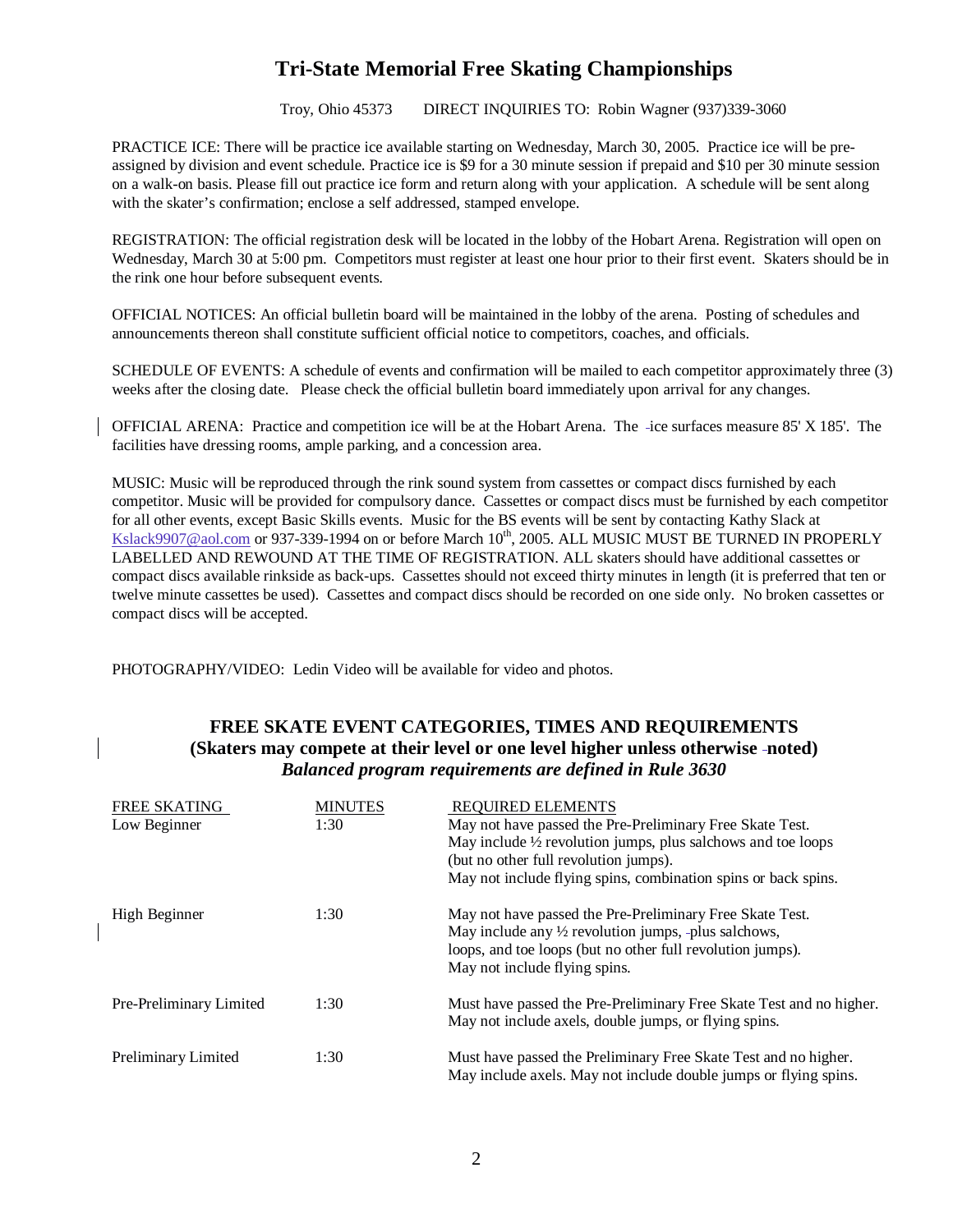| Preliminary             | 1:30                            | Must have passed the Preliminary Free Skate Test and no higher.<br>May include axels, plus up to two different double jumps which can be<br>repeated in combination or sequence. (Rule 3700)   |
|-------------------------|---------------------------------|------------------------------------------------------------------------------------------------------------------------------------------------------------------------------------------------|
| Pre-Juvenile            | 2:00                            | Must have passed the Pre-Juvenile Free Skate Test and no higher.<br>May include axels, plus up to four different double jumps<br>which can be repeated in combination or sequence. (Rule 3690) |
| Juvenile                | 2:15                            | Must be 12 years old or younger as of closing date. Must have passed<br>the Juvenile Free Skate Test and no higher. No restrictions as to jump<br>or spins allowed. (Rule 3680)                |
| Open Juvenile           | 2:15                            | Must -be 13 years old or older as of closing date. Must have passed the<br>Juvenile Free Skate Test and no higher. No restrictions as to jumps or<br>spins allowed. (Rule 3680)                |
| Intermediate            | 2:30                            | Must have passed the Intermediate Free Skate Test and no higher.<br>No restrictions as to jumps or spins allowed. (Rule 3670)                                                                  |
| Novice                  | $3:00$ (Ladies)<br>3:30 (Men)   | Must have passed the Novice Free Skate Test and no higher.<br>No restrictions as to jumps or spins allowed. (Rule 3660)                                                                        |
| Junior                  | $3:30$ (Ladies)<br>$4:00$ (Men) | Must have passed the Junior Free Skate Test and no higher.<br>No restrictions as to jumps or spins allowed. (Rule 3650)                                                                        |
| Senior                  | $4:00$ (Ladies)<br>4:30 (Men)   | Must have passed the Senior Free Skate Test.<br>No restrictions as to jumps or spins allowed. (Rule 3640)                                                                                      |
| <b>Adult Pre-Bronze</b> | 1:40                            | Must be 25 years or older as of closing date. Must have passed Adult<br>Pre-Bonze Free Skate Test and no higher than Pre-preliminary Free<br><b>Skate Test.</b>                                |
| <b>Adult Bronze</b>     | 1:40                            | Must be 25 years or older as of closing date. Must have passed Adult<br>Bonze Free Skate Test and no higher than Preliminary Free Skate Test.                                                  |
| <b>Adult Silver</b>     | 2:10                            | Must be 25 years or older as of closing date. Must have passed Adult<br>Silver Free Skate Test and no higher than Juvenile Free Skate Test.                                                    |
| Adult Gold              | 2:40                            | Must be 25 years or older as of closing date. Must have passed Adult<br>Gold Free Skate Test and no higher than Intermediate Free Skate Test.                                                  |
| Masters Championship    | 3:40                            | Must be 25 years or older as of closing date. Must have passed at least<br>Intermediate Free Skate and/or Adult Gold Free Skate.                                                               |

 $\overline{\phantom{a}}$ 

#### **COMPULSORY AND SHORT PROGRAM CATEGORIES, TIMES AND REQUIREMENTS**

Beginner through Pre-juvenile compulsory events will be skated on one-half (1/2) of the ice surface with no music. Juvenile through Senior short program events will be skated on full ice with music. Moves must be skated exactly as stated and may be skated in any order. There must be no change of foot between jumps in a combination jump. Axel is considered a single jump unless otherwise indicated. If the program exceeds the time limit, that portion of the program will not be judged. *All times listed are maximums.* All moves at all levels are to be connected in a free flowing presentation. Excessive footwork and added elements will be penalized. Spin revolutions must be in position to be counted.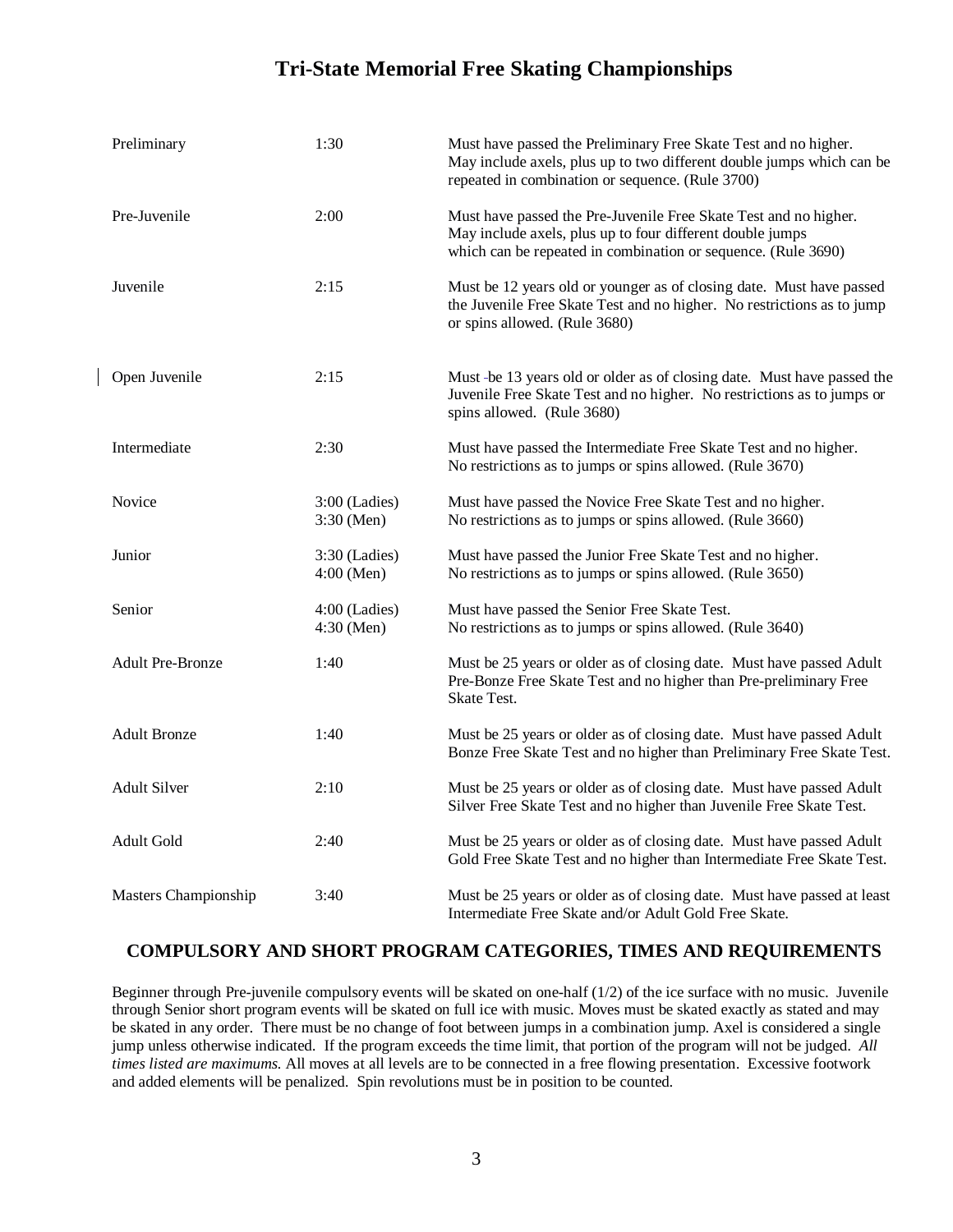## **COMPULSORY EVENTS**

| <b>CATEGORY</b><br>Low Beginner              | <b>MINUTES</b><br>1:00 | <b>REQUIRED ELEMENTS</b><br>$\frac{1}{2}$ revolution jump<br>Toe-loop<br>2 foot spin (-minimum 3 revolutions-)<br>Lunge                                                                                                                                                                                                                                                                                                                              |
|----------------------------------------------|------------------------|------------------------------------------------------------------------------------------------------------------------------------------------------------------------------------------------------------------------------------------------------------------------------------------------------------------------------------------------------------------------------------------------------------------------------------------------------|
| <b>High Beginner</b>                         | 1:00                   | Waltz jump/toe loop combination<br>Loop or salchow jump<br>Forward scratch spin (-minimum 3 revolutions-)                                                                                                                                                                                                                                                                                                                                            |
| Pre-Preliminary                              | 1:00                   | Forward spiral<br>Single jump (no axel, may not be repeated in combination-)<br>Single-single jump combination (no axel-)<br>Forward spin $\frac{1}{2}$ (minimum 3 revolutions)<br>Forward spiral-sequence                                                                                                                                                                                                                                           |
| Preliminary                                  | 1:30                   | Single jump (may not be repeated in combination)<br>Single-single jump combination<br>1 foot back spin (position optional, may not commence with a jump, minimum<br>3 revolutions-)<br>Edge spiral, spread eagle or bauer<br>Step sequence                                                                                                                                                                                                           |
| Pre-Juvenile                                 | 1:30                   | Single jump (may not be repeated in combination-)<br>Single-single jump combination (-must include loop-)<br>Combination spin with 1 change of foot, no change of position (may not<br>commence with jump<br>minimum 4 revolutions each foot)<br>Solo spin (-may not commence with a jump, minimum 4 revolutions)<br>Step sequence                                                                                                                   |
|                                              |                        | <b>SHORT PROGRAMS</b>                                                                                                                                                                                                                                                                                                                                                                                                                                |
| Juvenile                                     | 1:40                   | Axel (may not be repeated in combination)<br>Double Jump (may not be repeated in combination)<br>One jump combination consisting of one single jump and<br>one double jump in either order<br>Solo spin – minimum 4 revolutions in position (may not be commenced with<br>a jump)<br>Spin combination with only one change of foot and one change of position<br>(4 revolutions each foot)<br>Step sequence (straight line, circular, or serpentine) |
| Intermediate<br>Rule Book (Rule 3671 & 3672) | 2:00                   | -Short program as defined in 2005 USFS                                                                                                                                                                                                                                                                                                                                                                                                               |
| Novice                                       | 2:15                   | Short program as defined in 2005 USFS Rule Book for the 2005-2006<br>competition year (Rule 3661 and 3662)                                                                                                                                                                                                                                                                                                                                           |
| Junior                                       | 2:40                   | Short program as defined in 2005 USFS Rule book for the 2005-2006<br>competition year (Rule 3651 and 3652)                                                                                                                                                                                                                                                                                                                                           |
| Senior                                       | 2:40                   | Short program as defined in 2005 USFS Rule Book. (Rule 3641 and 3642)                                                                                                                                                                                                                                                                                                                                                                                |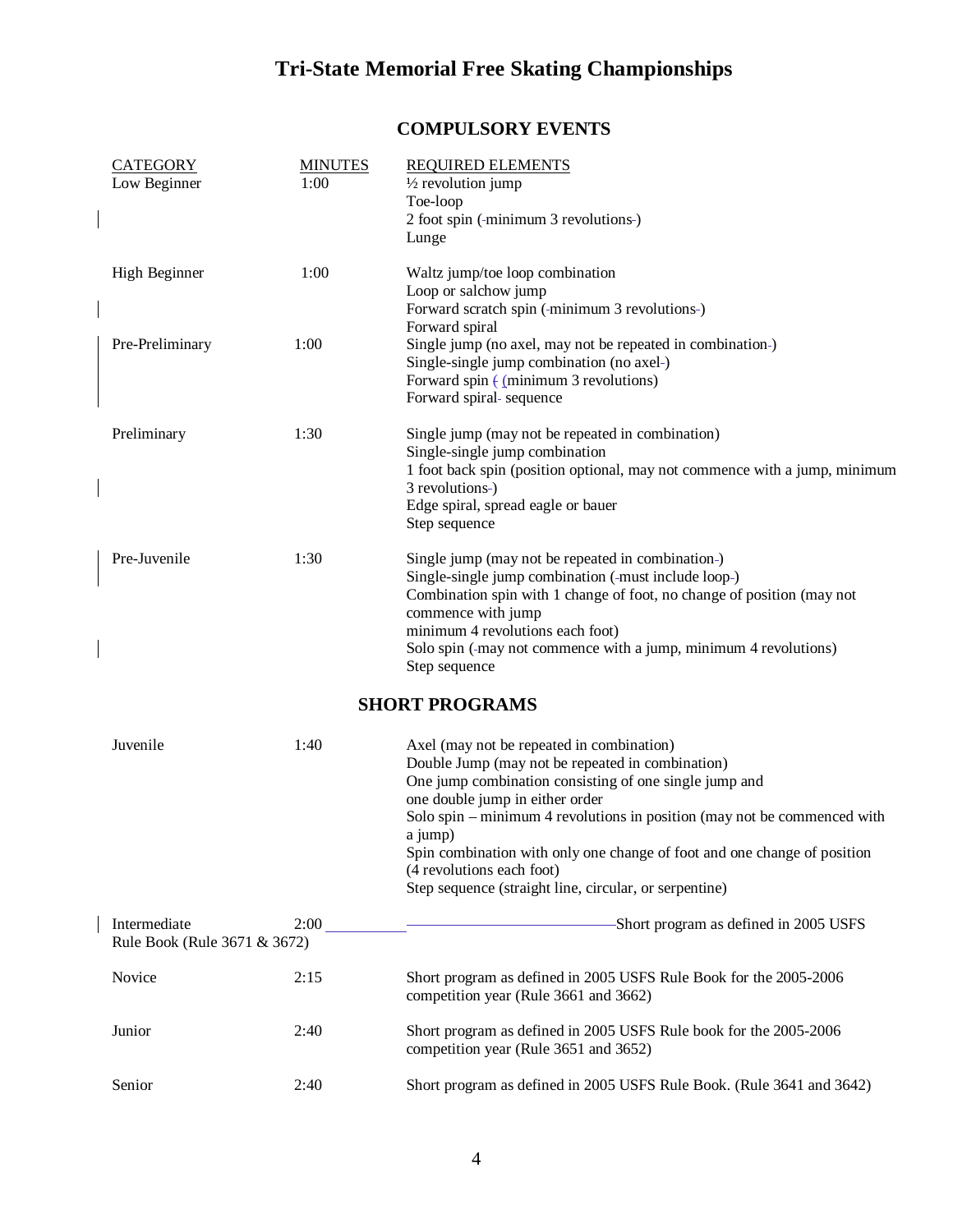#### **SPIN CATEGORIES, TIMES AND REQUIREMENTS**

Test requirements are the same as for Free Skating. All levels will be skated on half ice. Spins must be skated as stated, but in any order. All skaters must include one field element in their program, such as a spread eagle, bauer, or spiral, and one footwork sequence. Skaters will link elements together with minimal crossovers, but should use turns and moves in the field instead. If the program exceeds the time limit, that portion of the program will not be judge. *All times listed are maximums.* MEN AND LADIES MAY BE GROUPED TOGETHER.

| <b>CATEGORY</b><br>Pre-Preliminary | <b>MINUTES</b><br>1:00 | <b>REQUIRED ELEMENTS</b><br>One-foot spin (min 3 revs)<br>Two-foot spin (min 3 revs)<br>Sit spin (min 3 revs)<br>Footwork sequence of any pattern<br>Spiral, Bauer, or spread eagle                                                                                                                  |
|------------------------------------|------------------------|------------------------------------------------------------------------------------------------------------------------------------------------------------------------------------------------------------------------------------------------------------------------------------------------------|
| <b>CATEGORY</b><br>Preliminary     | <b>MINUTES</b><br>2:00 | <b>REQUIRED ELEMENTS</b><br>One foot spin (min 5 revs-)<br>Sit Spin (min 3 revs-)<br>Camel Spin (min 3 revs)<br>Footwork sequence of any pattern<br>Spiral, Bauer, or spread eagle                                                                                                                   |
| Pre-Juvenile                       | 2:00                   | Camel spin (min 4 revs-)<br>Spin with only one change of foot (no change of Position, min 4 revs per<br>foot)<br>Front to back scratch spin (min 4 revs each spin)<br>Spiral, bauer, or spread eagle<br>Footwork sequence of any pattern                                                             |
| Juvenile                           | 2:00                   | Spin combination with one change of foot and one change of position<br>(min 4 revs each foot)<br>Flying camel spin (min 5 revs)<br>Change foot spin (min 5 revs each foot)                                                                                                                           |
| Open Juvenile                      | 2:00                   | Spin combination with one change of foot and one change of position<br>(min 4 revs each foot)<br>Flying camel spin (min 5 revs)<br>Change foot spin (min 5 revs each foot)                                                                                                                           |
| Intermediate                       | 2:30                   | Camel spin to back camel spin (min 4 revs each foot)<br>Layback (min 5 revs-) (Ladies Only)<br>Camel Spin (min 5 revs) (Men Only)<br>Combination spin with 2 positions and only one change of foot (min 5)<br>revs each foot-)<br>Spiral, bauer, or spread eagle<br>Footwork sequence of any pattern |
| Novice                             | 2:30                   | Flying Camel (min 6 revs)<br>Spin combination with 2 changes of position and 1 change<br>of foot (min 15 revs total)<br>Layback (min 6 revs-) (Ladies Only)<br>Cross-foot spin (min 6 revs) (Men Only)<br>Spiral, bauer, or spread eagle<br>Footwork sequence of any pattern                         |

 $\overline{\phantom{a}}$ 

 $\overline{\phantom{a}}$ 

 $\overline{\phantom{a}}$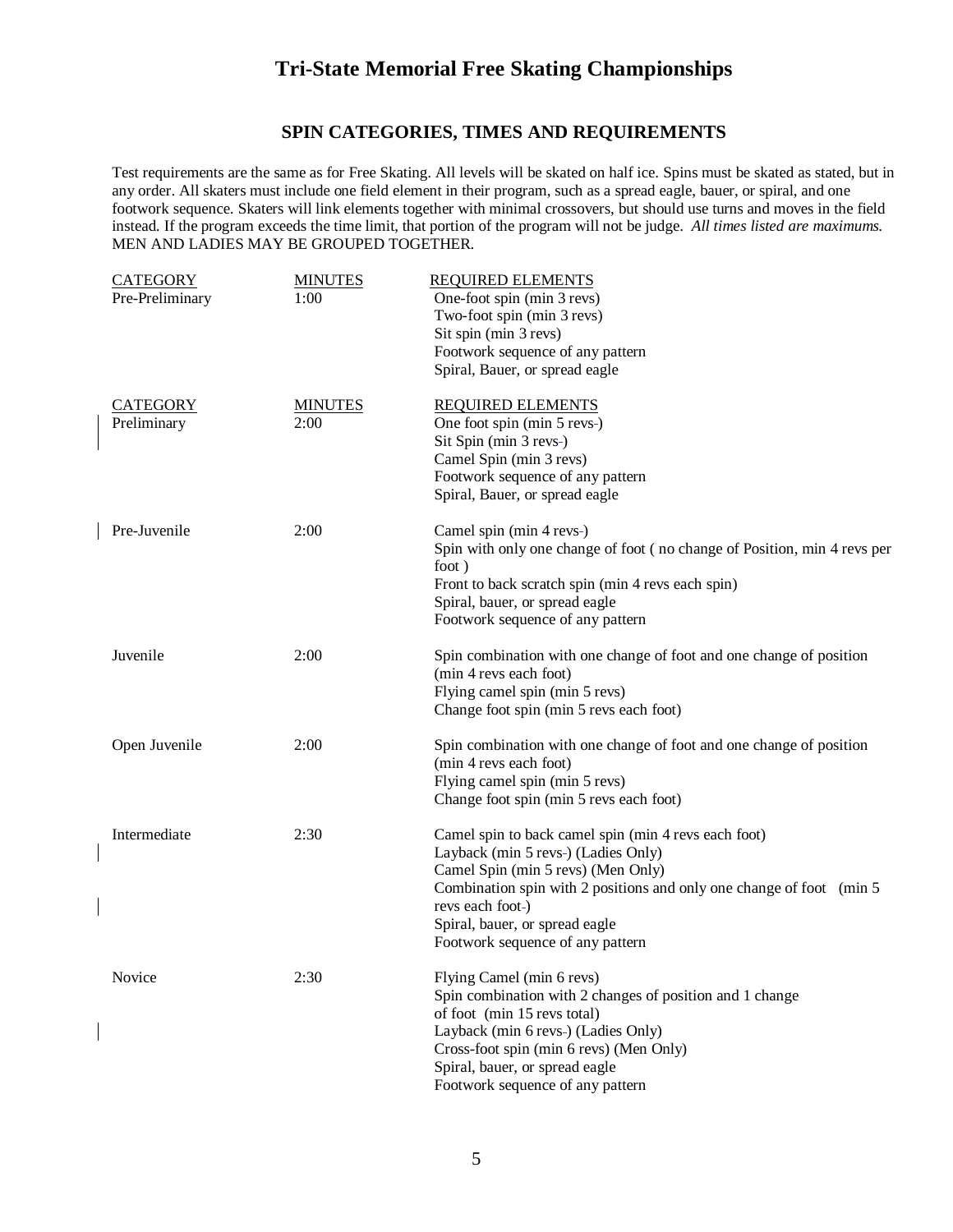| Junior | 2:30 | Flying spin (min 8 revs-)<br>Layback (min 8 revs-) (Ladies Only)<br>Cross-foot spin (min 6 revs) (Men Only)<br>Combination Spin with 3 positions and<br>only one change of foot (min 15 revs total)<br>Spiral, bauer, or spread eagle<br>Footwork sequence of any pattern |
|--------|------|---------------------------------------------------------------------------------------------------------------------------------------------------------------------------------------------------------------------------------------------------------------------------|
| Senior | 2:30 | Flying spin (min 6 revs)<br>Spin combination with at least 2 changes of position and 2 changes<br>of foot (min 15 revs total)<br>Solo spin of skater's choice (min 8 revs)<br>Spiral, bauer, or spread eagle<br>Footwork sequence of any pattern                          |

#### **JUMP CATEGORIES, TIMES AND REQUIREMENTS**

Entrants qualify according to their Free Skating Level. No music is allowed at any level. Pre-Preliminary through Pre-Juvenile skate on half ice and all others skate on full ice. Jumps are to be performed exactly as stated. Skaters are given two opportunities to perform each jump and will be judged on the best one. The following format will be used for this event: Each skater performs al of his/her jumps in sequence. For example, if the two jumps to be performed are the axel and double toe loop, Skater #1 will take the ice individually and be given two chances to perform the axel. Skater #1 will then be given two attempts to perform the double toe loop. The best of the axel and double toe loop executed by Skater #1 will then be judged. Skater #2, and the rest of the skaters will then repeat the process. The axel is considered a single jump. In a situation where the skater is given the choice of jumps to be performed, the first attempt determines the jumps to be judged and the skater is not allowed to change jumps for the second attempt.

| <b>CATEGORY</b>        | <b>REQUIRED ELEMENTS</b>                                               |
|------------------------|------------------------------------------------------------------------|
| Pre-Preliminary        | Toe Loop                                                               |
|                        | Combination of any two single jumps (no axels)                         |
| Preliminary            | Loop                                                                   |
|                        | Combination of any two single jumps                                    |
| Pre-Juvenile           | Axel                                                                   |
|                        | Double Toe Loop                                                        |
| Juvenile/Open Juvenile | Axel                                                                   |
|                        | Combination of any double jump with a loop jump                        |
| Intermediate           | Axel                                                                   |
|                        | Double Flip                                                            |
|                        | Combination of any two double jumps                                    |
| Novice                 | Double Loop                                                            |
|                        | Double Flip                                                            |
|                        | Combination of any two double jumps                                    |
| Junior                 | Double Loop                                                            |
|                        | Double Lutz                                                            |
|                        | Combination of any two double jumps or a triple jump and a double jump |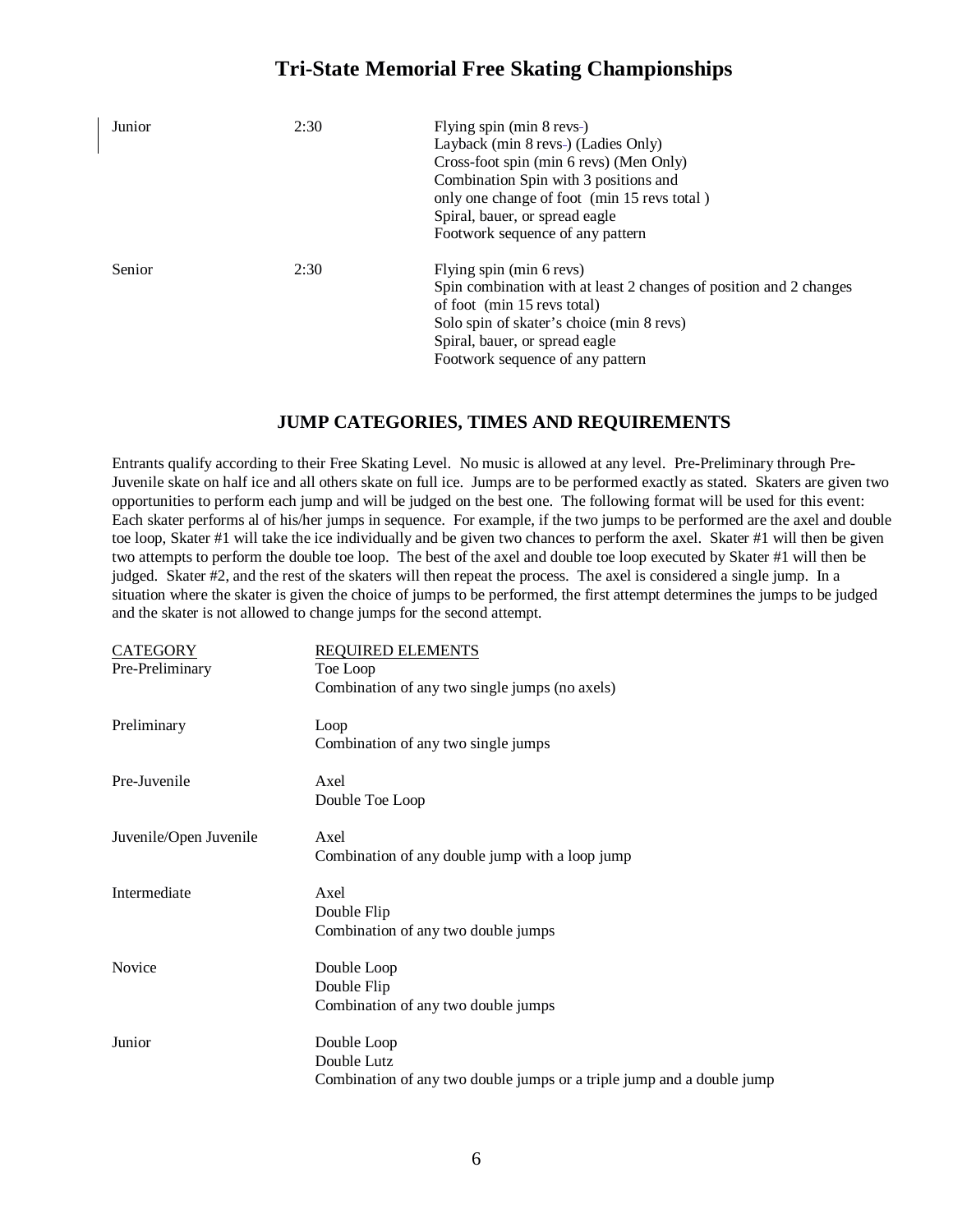Senior Double Lutz Double Axel Combination of any two double jumps or a triple jump and a double jump

#### **PAIRS EVENT CATEGORIES, TIMES AND REQUIREMENTS**

| <b>CATEGORY</b> | <b>MINUTES</b> | <b>TEST REQUIREMENTS</b>                                                                                         |
|-----------------|----------------|------------------------------------------------------------------------------------------------------------------|
| Pre-Juvenile    | 1:30           | Preliminary, but not Juvenile pair test                                                                          |
| Juvenile        | 2:00           | Juvenile, but not intermediate pair test                                                                         |
| Intermediate    | 2:30           | Intermediate, but not novice pair test                                                                           |
| Novice          | 3:00           | Novice, but not junior pair test                                                                                 |
| Junior          | 4:00           | Junior, but not senior pair test                                                                                 |
| Senior          | 4:30           | Senior pair test                                                                                                 |
| Junior Similar  | 2:00           | Preliminary free skate test, but neither partner can have passed the<br>novice free skate test                   |
| Senior Similar  | 3:00           | Preliminary free skating test and at least one partner<br>must have passed the novice free skate test or higher. |

#### **COUPLES / SOLO DANCE CATEGORIES, REQUIREMENTS AND DANCES**

| <b>DANCE EVENT</b><br>Preliminary         | <b>TEST REQUIREMENT</b><br>Not have completed the Pre Bronze Test             | <b>DANCES</b><br>Canasta Tango,<br>Rhythm Blues,<br>Dutch Waltz         |
|-------------------------------------------|-------------------------------------------------------------------------------|-------------------------------------------------------------------------|
| Pre Bronze                                | Not have completed the Bronze Test                                            | Fiesta Tango,<br>Cha-Cha, Swing                                         |
| <b>Bronze</b>                             | Not have completed the Pre Silver Dance Test                                  | Willow Waltz,<br>Ten Fox,<br>Hickory Hoedown                            |
| Pre Silver                                | Not have completed the Silver Dance Test                                      | European Waltz,<br>Foxtrot,<br>Fourteenstep                             |
| Silver                                    | Not have completed the Pre Gold Dance Test                                    | American Waltz,<br>Tango, Rocker<br>Foxtrot                             |
| Pre Gold                                  | Not have completed the Gold Dance Test                                        | Paso Doble,<br>Blues,<br>Kilian<br><b>Starlight Waltz</b>               |
| Gold                                      |                                                                               | Argentine Tango,<br>Quick Step,<br>Westminster Waltz,<br>Viennese Waltz |
| <b>DANCE EVENT</b><br><b>Adult Junior</b> | <b>TEST REQUIREMENT</b><br>Not have completed more than one pre-silver dance. | <b>DANCES</b><br>Fiesta Tango                                           |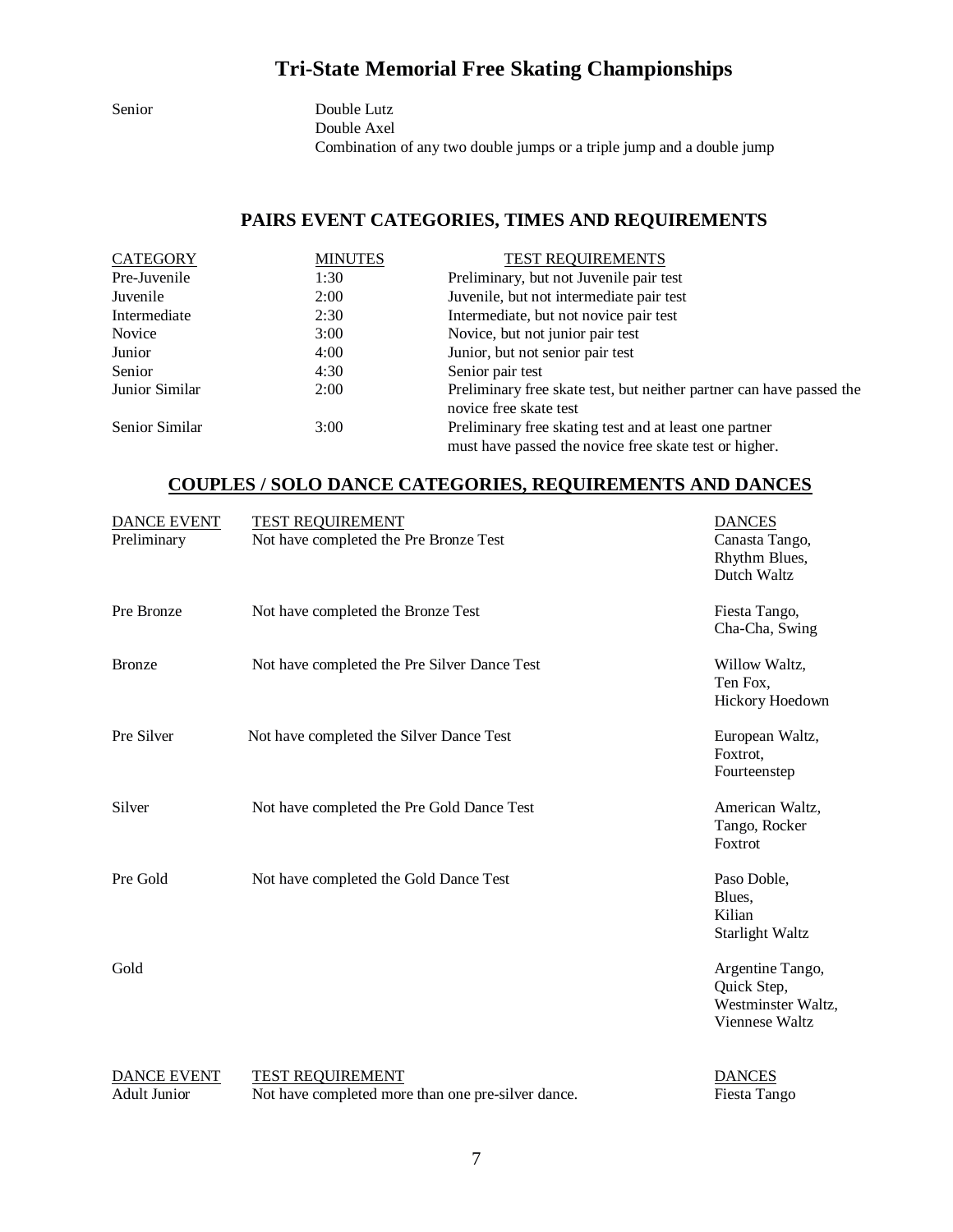|              | (25 yrs and older)                                                           | Willow Waltz<br>Fourteenstep             |
|--------------|------------------------------------------------------------------------------|------------------------------------------|
| Adult Senior | Not have completed more than one gold dance.<br>$(25 \text{ yrs and older})$ | Rocker Foxtrot<br>Tango<br><b>B</b> lues |

NOTES FOR DANCERS: EACH DANCE IS CONSIDERED AN EVENT: I.E. CANASTA TANGO IS ONE EVENT.

- 1. A couple / solo skater who qualifies for more than one dance event may enter more than one.
- 2. If there are large numbers of entries in any dance event, the event will be divided into groups. by the birth date of the older partner, or the individual in the case of solo dance.
- 3. The referee will determine the number of patterns skated.

#### **BASIC SKILLS EVENTS**

All Basic Skills will be skated on half ice and will be skated to the music provided by the Troy Skating Club, by calling or emailing Kathy Slack on or before March 10, 2005 at 937-339-1994 or KSlack9907@aol.com. It is the same music that will be used in all 2005 Basic Skills competitions. Extra elements are not allowed in programs and will result in deductions. Specified elements may be repeated within the program**. These events will run on Sunday morning, as well as their practice**. Groups will be kept small.

**Tiny Tots** – (Skaters who are 5 yrs. old or younger **Basic 4 -** (Skaters who are working on or have

- 
- 
- 
- 3. Backward wiggles (min. 5)<br>4. Forward two foot glide 3. Forward
- 

Passed Basic 1 or Pre Alpha only) c)Two foot spin

- 1. Forward two foot glide
- 
- 3. Snow plow stop (one or two foot) passed Basic 5 or Beta only)
- 
- b)Backward two-foot sculling, (min. 5) c)Backward two-foot glide 3. Beginning one foot spin

**Basic**  $2 - (Skaters who are working on or have  $5$ .$ Passed Basic 2 or Pre Alpha only) circle, R & L, b)Bunny hop, c)Lunge

- 1. Backward skating
- 
- 3. Backward two-foot sculling/swizzles
- 4. Forward one-foot glide, right or left foot 1. Forward inside 3 turn, R & L foot
- 5. Choose one: a)Forward stroking, 2. T-stop, left or right foot b) Forward two-foot sways (slalom) 3. Straight line spiral, left or right foot c) Backward one-foot glide 4. Bunny hop c) Backward one-foot glide

- And who have not passed Basic 1 or Pre Alpha have passed Basic 4 or Beta only)<br>
1. Skate forward 1. Forward crossovers, clo 1. Skate forward 1. Forward crossovers, clockwise (min.5)
- 2. Dip 2. Forward crossovers, counter clockwise
	- Forward outside three turns, right & left
- 5. Forward swizzles/sculling 4. Backward snow plow stop
- 5. Choose one: a)Forward outside edge on **Basic 1** – (Skaters who are working on or have a circle, R & L foot, b)Side hop mazurka,

2. Forward two foot swizzles/sculling **Basic 5** - (Skaters who are working on or have

- 4. Backward wiggles 1. Backward crossovers, clockwise (min. 5)
- 5. Choose one: a)Forward one-foot glide, 2. Backward crossovers, counter clockwise
	-
	-
	- 4. Side toe hop (mazurka)<br>5. Choose one: a)Backward outside edges on a

2. Backward two-foot glide<br>
3. Backward two-foot sculling/swizzles<br> **Basic 6** – (Skaters who are working on or have<br>
passed Basic 6 or Gamma only)

- 
- 
- 
- 
- 5. Choose one: a)Lunge, b)Waltz jump, c)Ballet jump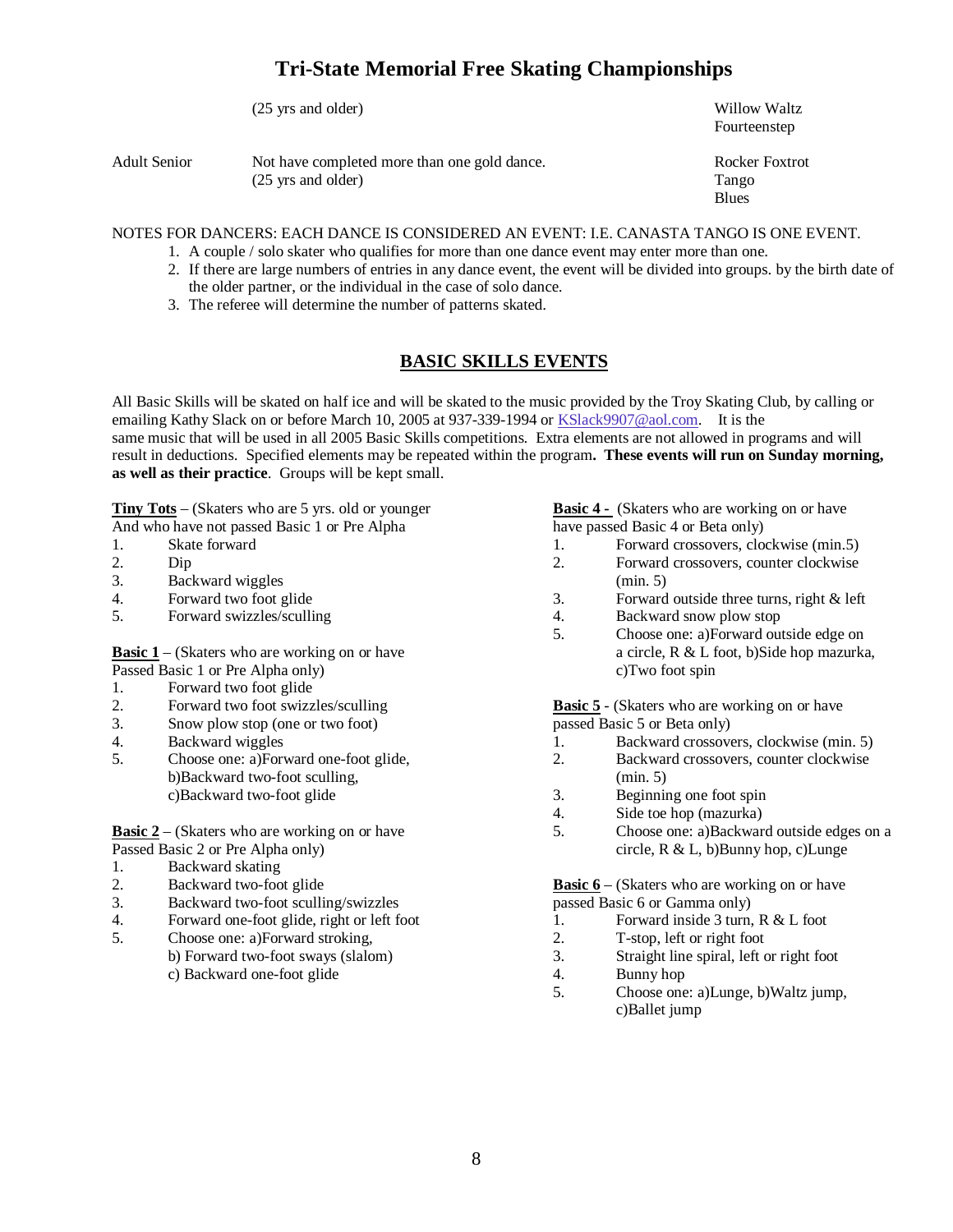**Basic 3** – (Skaters who are working on or have Passed Basic 3 or Alpha only

- 1. Forward stroking, showing neat footwork **Basic 7** (Skaters who are working on or have
- 2. Backward one foot glide, right or left foot passed Basic 7 or Gamma only)<br>
3. Forward one foot swizzle pumps on a circle 1. Forward inside open Mohawk, R & L foot
- Forward one foot swizzle pumps on a circle 1. (either direction) 2. Ballet jump, either direction
- 
- 5. Choose one: a)Forward crossovers, either 4. Forward inside pivot direction, minimum of 5, b) Two foot spin, 5. Choose one: a)Waltz jump, b)Beginning

- 
- 
- 
- 4. Forward to backward two-foot turn on a 3. Backward crossovers to a backward outside circle, both directions edge landing position, both directions
	-
	- c)Forward outside edge on a circle, R & L foot scratch spin, or c)Moving outside 3 turns on a circle, right and left foot

**Basic** 8 – (Skaters who are working on or have passed Basic 8 or Delta only)

- 1. Moving forward inside or outside three turns on a circle, right and left foot 2.
- Walt jump
- 3. Beginning scratch spin
- 4. Combination move: Two forward crossovers into forward inside mohawk, cross behind step into backward crossover and step to forward inside edge, repeat (either direction)
- 5. Choose one: a)Half Flip, b)Forward edge spiral, or c)Mazurka

**Basic Freestyle 1 & 2** – (Skaters who have passed Basic 8, but not Free Skate 3)

- 1. Waltz jump
- 2. Half flip<br>3. Toe loop
- Toe loop
- 4. Forward spiral, straight line or on an edge
- 5. One foot or scratch spin

Basic Freestyle 3  $\& 4 - (Skaters who have passed Free State 2, but not Free State 4)$ 

- 1. Salchow
- 2. Waltz jump/toe loop combination
- 3. Sit Spin
- 4. Scratch spin
- 5. Forward outside or inside spiral

#### *Area Hotels*

- 1. Holiday Inn Express, 60 Troy Town Drive, Troy 937-332-1700 1.5 miles from Hobart Arena
- 2. Hampton Inn, 45 Troy Town Drive, Troy 937-339-7801 1.5 miles from Hobart Arena
- 3. Fairfield Inn & Suites, 83 Troy Town Drive, Troy 937-332-1446 1.5 miles from Hobart Arena
- 4. Residence Inn, 87 Troy Town Drive, Troy 937-440-9303 1.5 miles from Hobart Arena
- 5. Knights Inn, 30 Troy Town Drive, Troy 937-339-1515 1.5 miles from Hobart Arena
- 6. Best Western/Luxbury, 1375 W. St. Rt. 55 937-335-0021 3.5 miles from Hobart Arena
- 7. Comfort Inn,987 E. Ash Street, Piqua 937-778-8100 7.7 miles from Hobart Arena
- 8. Ramada Inn Ltd., 950 E. Ash Street, Piqua 937-615-0140 7.7 miles from Hobart Arena
- 9. Holiday Inn Express, 19 Weller Drive, Tipp City 937-667-1574 5.0 miles from Hobart Arena
- 
- 
- 
- 
- 
- 
- 
-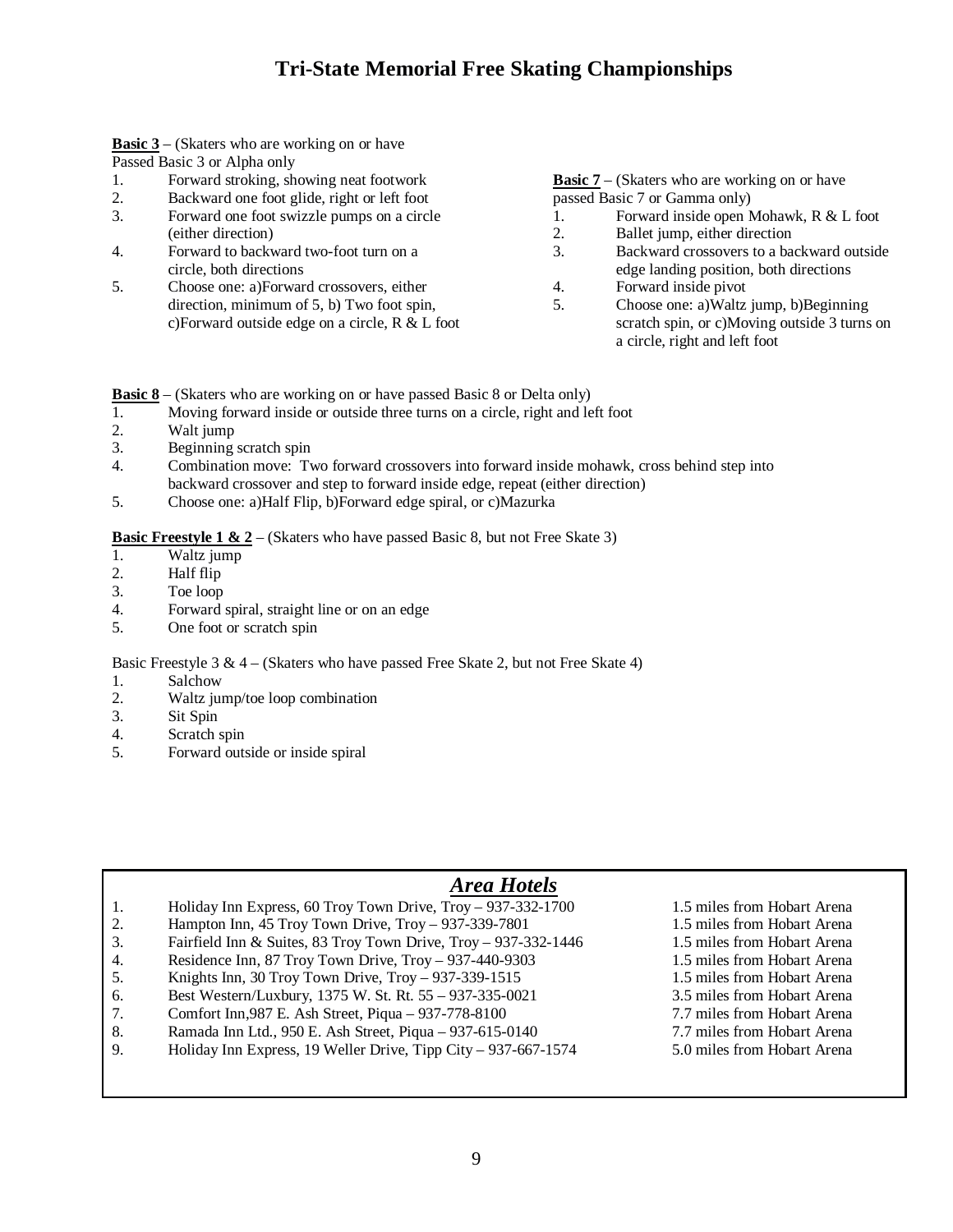|                                                                                                                                                                                                                        |                                                                                                                                                                                                                                        | <b>Hosted by the Troy Skating Club</b>                                                                                                                                                                                | <b>March 31 – April 3, 2005</b>                                                                                                                                         |                                                                                                                                                                                                                                                                |  |
|------------------------------------------------------------------------------------------------------------------------------------------------------------------------------------------------------------------------|----------------------------------------------------------------------------------------------------------------------------------------------------------------------------------------------------------------------------------------|-----------------------------------------------------------------------------------------------------------------------------------------------------------------------------------------------------------------------|-------------------------------------------------------------------------------------------------------------------------------------------------------------------------|----------------------------------------------------------------------------------------------------------------------------------------------------------------------------------------------------------------------------------------------------------------|--|
|                                                                                                                                                                                                                        |                                                                                                                                                                                                                                        |                                                                                                                                                                                                                       |                                                                                                                                                                         |                                                                                                                                                                                                                                                                |  |
|                                                                                                                                                                                                                        |                                                                                                                                                                                                                                        |                                                                                                                                                                                                                       |                                                                                                                                                                         | Female: _____ Male: ______ USFSA/CFSA#: _________________ Home Club: ____________                                                                                                                                                                              |  |
|                                                                                                                                                                                                                        |                                                                                                                                                                                                                                        |                                                                                                                                                                                                                       |                                                                                                                                                                         |                                                                                                                                                                                                                                                                |  |
|                                                                                                                                                                                                                        |                                                                                                                                                                                                                                        |                                                                                                                                                                                                                       |                                                                                                                                                                         |                                                                                                                                                                                                                                                                |  |
|                                                                                                                                                                                                                        |                                                                                                                                                                                                                                        |                                                                                                                                                                                                                       |                                                                                                                                                                         | Last Test Passed: Freestyle: _______Dance: __________Moves: _______Pairs: __________________________                                                                                                                                                           |  |
|                                                                                                                                                                                                                        |                                                                                                                                                                                                                                        | Partners Name: DANCE -or PAIRS                                                                                                                                                                                        |                                                                                                                                                                         |                                                                                                                                                                                                                                                                |  |
|                                                                                                                                                                                                                        |                                                                                                                                                                                                                                        |                                                                                                                                                                                                                       |                                                                                                                                                                         |                                                                                                                                                                                                                                                                |  |
|                                                                                                                                                                                                                        |                                                                                                                                                                                                                                        |                                                                                                                                                                                                                       |                                                                                                                                                                         |                                                                                                                                                                                                                                                                |  |
| <b>Free Skating</b><br>[ ] Senior<br>[ ] Junior<br>[ ] Novice<br>[] Intermediate<br>[] Juvenile<br>[] Open Juvenile<br>[] Pre Juvenile<br>[] Preliminary<br>[] Preliminary Ltd<br>[] High Beginner<br>[ ] Low Beginner | Compulsory/<br><b>Short Program</b><br>[] Senior<br>[ ] Junior<br>[ ] Novice<br>[] Intermediate<br>[ ] Juvenile<br>[] Open Juvenile<br>[] Pre Juvenile<br>[] Preliminary<br>[] Preliminary Ltd<br>[ ] High Beginner<br>[] Low Beginner | <b>Spins</b><br>[ ] Senior<br>[ ] Junior<br>[ ] Novice<br>[] Intermediate<br>[ ] Juvenile<br>[] Open Juvenile<br>[] Pre-Juvenile<br>[ ] Preliminary<br>[] Pre Prelim Limited [] Pre Prelim Limited [] Pre-Preliminary | <b>Jumps</b><br>[ ] Senior<br>[] Junior<br>[ ] Novice<br>[] Intermediate<br>[] Juvenile<br>[ ] Open Juvenile<br>[] Pre-Juvenile<br>[] Preliminary<br>[] Pre-Preliminary |                                                                                                                                                                                                                                                                |  |
| <b>Basic Skills</b><br>$\lceil$ Tots<br>[] Basic 1<br>[ ] Basic 2<br>[ ] Basic 3<br>[ ] Basic 4<br>[] Basic 5<br>[] Basic 6<br>[] Basic 7                                                                              | [ Basic 8]<br>[] Freestyle $1&2$<br>[] Freestyle $3&4\times1$                                                                                                                                                                          | Pairs<br>[ ] Senior<br>[ ] Junior<br>[ ] Novice<br>[] Juvenile<br>[ ] Pre-Juvenile                                                                                                                                    | [] Intermediate                                                                                                                                                         | <b>Adults Free Skating</b><br>[] Masters Championship<br>[ ] Adult Gold<br>[ ] Adult Silver<br>[ ] Adult Bronze<br>[] Adult Pre-Bronze<br>Couples/Solo Dance (Please check each individual dance that you wish to compete in; if a partner is not named above, |  |
|                                                                                                                                                                                                                        | it will be assumed that is a solo event)                                                                                                                                                                                               |                                                                                                                                                                                                                       |                                                                                                                                                                         |                                                                                                                                                                                                                                                                |  |
| Gold<br>Pre Gold<br>Silver<br>Pre Silver<br><b>Bronze</b>                                                                                                                                                              | [ ] Quick Step<br>[] Paso Doble<br>[] Tango<br>[ ] Foxtrot<br>[] Willow Waltz [] Ten Fox                                                                                                                                               | [] Westminster Waltz<br>[ ] Blues<br>[] Rocker Foxtrot<br>[ ] Fourteenstep                                                                                                                                            | [] Argentine Tango<br>[ ] Kilian<br>[] American Waltz<br>[] European Waltz<br>[] Hickory Hoedown                                                                        | [] Viennese Waltz<br>[] Starlight Waltz                                                                                                                                                                                                                        |  |

Adult Junior [ ] Fiesta Tango [ ] Willow Waltz

Pre Bronze [ ] Fiesta Tango [ ] Cha-Cha [ ] Swing

Preliminary [ ] Rhythm Blues [ ] Dutch Waltz [ ] Canasta Tango<br>Adult Junior [ ] Fiesta Tango [ ] Willow Waltz [ ] Fourteenstep

Adult Senior [ ] Tango [ ] Blues [ ] Rocker Foxtrot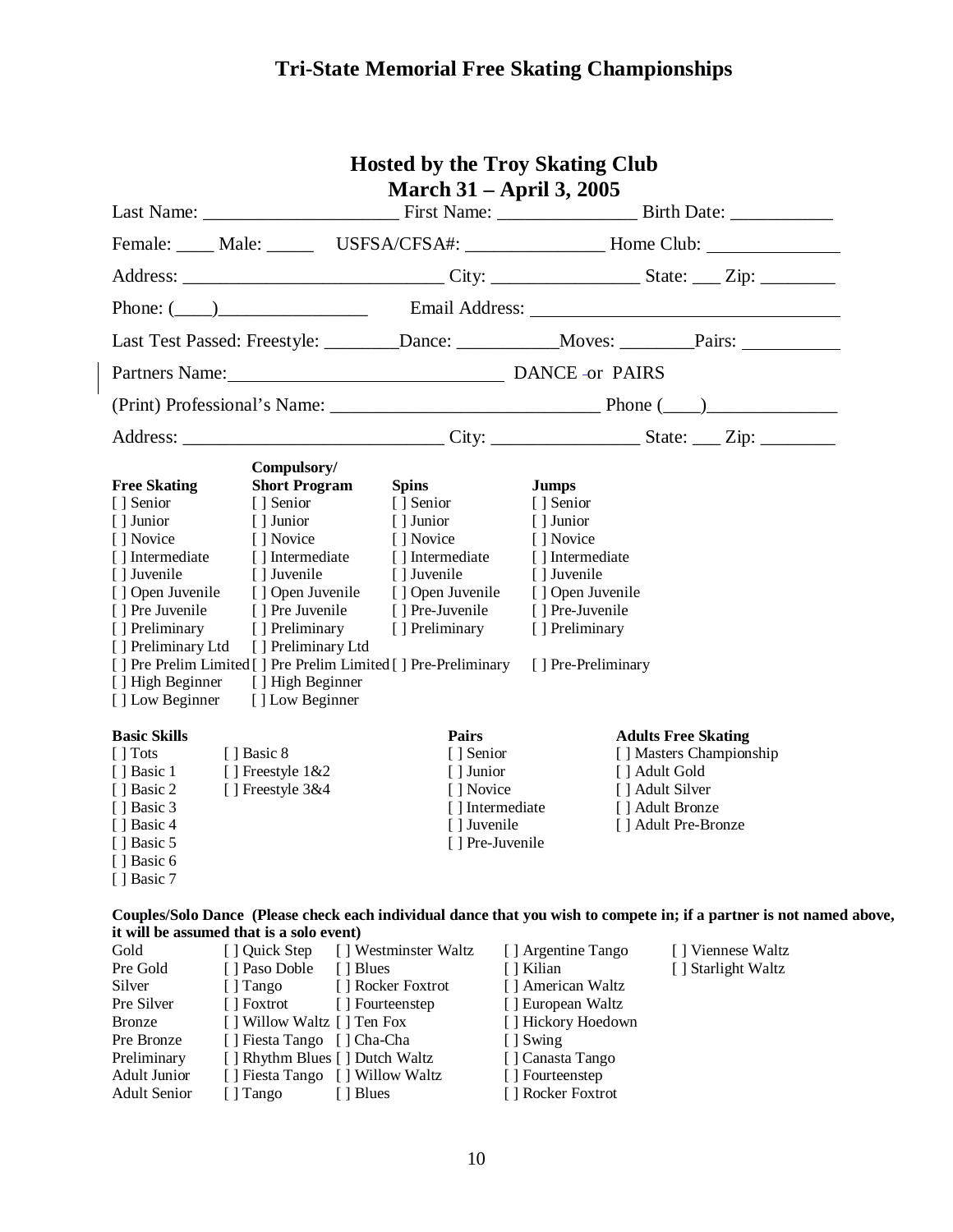## **Contestant Certification**

| I am an eligible skater under the rules of the United States Figure Skating and/or the Canadian Figure |  |  |
|--------------------------------------------------------------------------------------------------------|--|--|
| Skating Association to enter the event(s) checked on the registration form.                            |  |  |

Contestant Signature:

## **Certification of Club Officer or Test Chair**

To the best of my knowledge, the information indicated on this application is true and correct. The competitor is a member in good standing of our club.

Signature: \_\_\_\_\_\_\_\_\_\_\_\_\_\_\_\_\_\_\_\_\_\_\_\_\_\_ Title: \_\_\_\_\_\_\_\_\_\_\_\_\_\_\_\_ Date: \_\_\_\_\_\_\_\_\_\_\_

#### **Certification of Coach**

To the best of my knowledge, the information indicated on this application is true and correct.

Signature: \_\_\_\_\_\_\_\_\_\_\_\_\_\_\_\_\_\_\_\_\_\_\_\_\_\_\_\_\_\_ Date: \_\_\_\_\_\_\_\_\_\_\_

#### **Waiver of Claims for Injury**

The competitor and family holds the Troy Skating Club and the Hobart Arena harmless from any and all liability for injuries to the Competitor and from any and all liabilities for damages to, or loss of property. I also understand that no refunds will be made after February 15, 2005, INCLUDING MEDICAL. The only exception is a death in the immediate family, or cancellation due to lack of entries.

Parent/Guardian Signature: \_\_\_\_\_\_\_\_\_\_\_\_\_\_\_\_\_\_\_\_\_\_\_\_\_\_\_\_\_\_\_\_Date: \_\_\_\_\_\_\_\_\_\_\_\_

**Entries must be postmarked by February 15, 2005 U.S. Funds only. First Event \$65.00. Each additional event \$30.00. Basic Skills events \$35.00. Late entries will only be accepted if space is available and there is a \$25.00 late fee. A \$30.00 fee will be assessed if the skater enters the** *wrong event* **and has to be changed. A \$20.00 fee for returned checks. No refunds will be given after Closing Date.**

**Make your check payable to the Troy Skating Club (Tri States Competition)**

| <b>Mail to:</b> | <b>Tri-State "2005"</b>      |
|-----------------|------------------------------|
|                 | Attn: Robin Wagner, Chairman |
|                 | 317 W. Staunton Road,        |
|                 | <b>Troy, Ohio 45373</b>      |